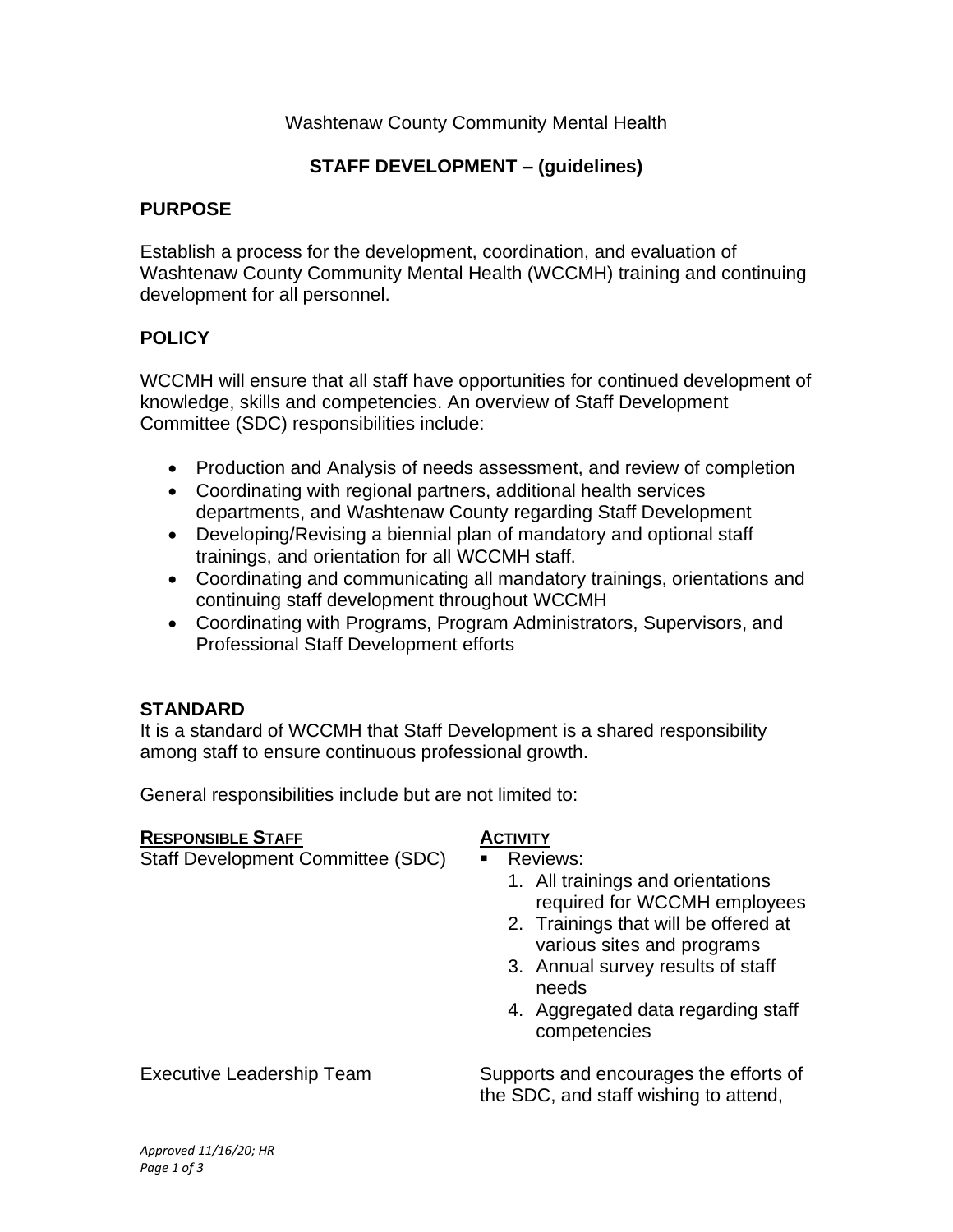training opportunities SDC Coordinator Completes essentials of event planning and coordination Collaborates directly with the Michigan Social Work Continuing Education Collaborative to obtain CEU Social Work hours for qualified training opportunities and prepares, maintains, and preserves related documentation. ■ Completes post training tasks including updates to employee transcripts using sign in sheets in both PD tracking sites, production and distribution of CEU certificates, and completion or required follow up documentation as required for Continuing Education Collaborative ■ Produces quarterly reports based on completed session evaluations for review Executive Leadership Team and SDC members CMH Staff ■ Develops annual workplan with inclusion of identified staff development needs (note: clinical staff are expected to regard clinical competency during plan development) ■ Registers for and attends required training opportunities, and completes evaluation for training sessions. ■ Completes online training requirements when eligible to do so. **Supervisors** ▪ Work s with staff in development, implementation and follow up of employee workplans ■ Reviews and completes the required Supervisor's New Hire Checklist ■ Monitors compliance of staff development training during supervisions and annual

facilitate, or otherwise participate in